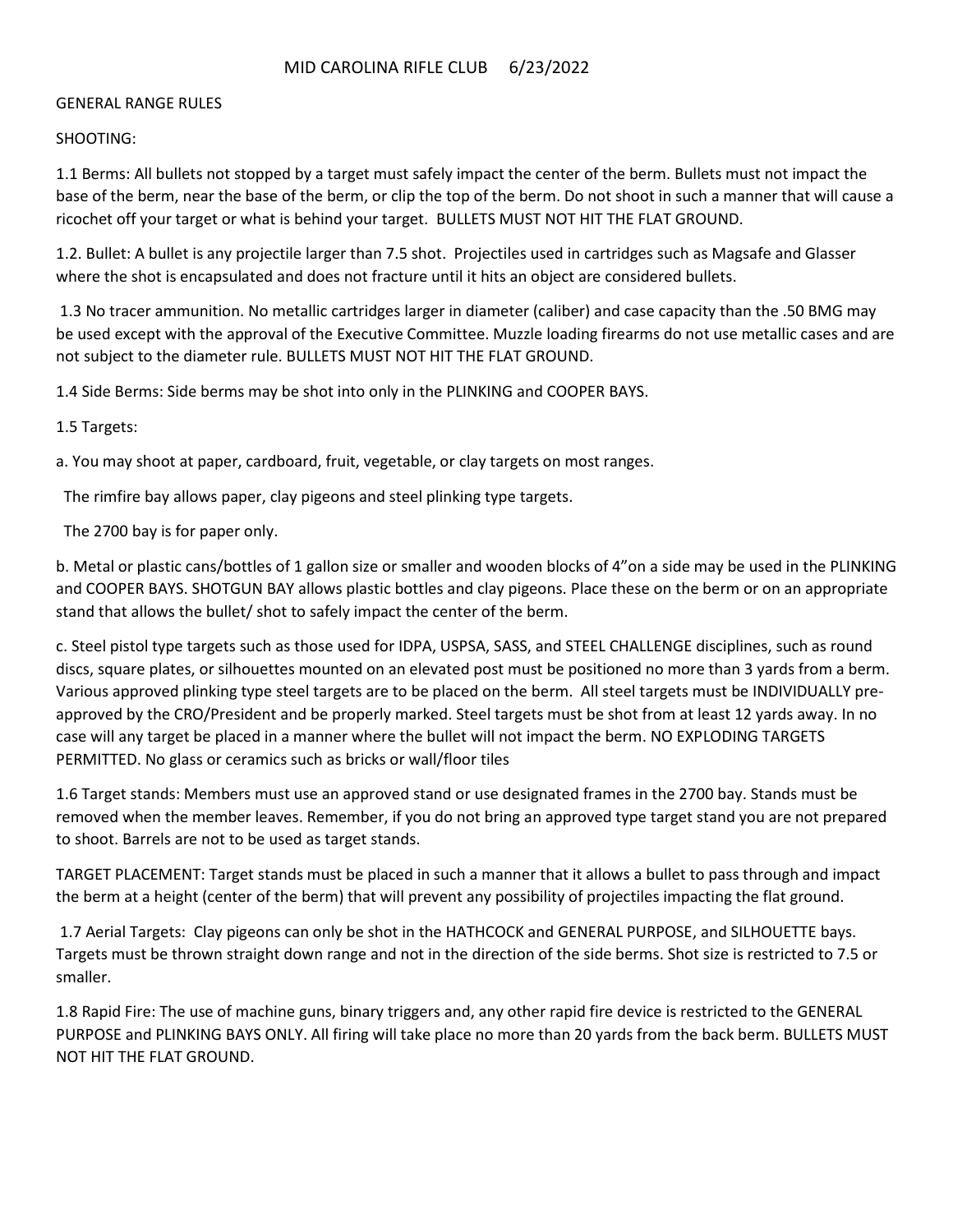## SAFETY and SECURITY

# 2.1 Firearm safety

Observe 5 basic rules of safety:

- 1. Treat all guns as if they are loaded
- 2. Never point a gun at anything you would not want destroyed
- 3. Keep your finger off the trigger until your sights are on the target
- 4. Be sure of your target and what's behind it
- 5. Be aware (security conscious) of your surroundings and who is there

2.2 EYE AND EAR PROTECTION IS REQUIRED FOR ALL SHOOTERS AND SPECTATORS ON ALL RANGES.

Eye protection IS *REQUIRED* at all times while on all ranges.

Ear protection IS *REQUIRED* while in the presence of gunfire.

2.3 NO ONE MAY SHOOT WHEN IMPAIRED BY ALCOHOL OR MEDICINES TO ANY EXTENT. Alcoholic beverages may not be consumed by anyone before or while participating in any shooting activity.

2.4 Down Range: No one may be down range of the FIRING LINE when any firing is in progress. Down Range Safety System WILL be used at all times. Any one calling cease fire for the purpose of checking targets or any other reason will switch the system to RED STROBE (no firing) until everyone is safely back behind the firing line. Before the red light is turned on all guns will be unloaded and made safe. Only then can the person initiating the cease fire can allow firing to resume by changing the light back to GREEN (hot range). NO ONE WILL TOUCH ANY WEAPON IN ANY MANNER WHILE THE RED STROBE IS FLASHING. THIS INCLUDES THE ACTION OF REMOVING OR BRINGING ANY FIREARM TO OR FROM THE FIRING LINE.

2.5 Cease fire: Anyone observing anyone down range or any other safety problem when firing is occurring must IMMEDIATELY shout "CEASE FIRE, CEASE FIRE". Everyone MUST stop firing, unload and make their guns safe whenever they hear the command, "CEASE FIRE".

## GENERAL INFORMATION:

3.1 Identity: While on the range, all members must possess a valid MCRC card and present it to any other member upon demand. Members must wear their membership cards in an easily visible location while on the range. At any time you may be asked to confirm your identity with a current photo identification by any member of the Executive Committee. If any person does not comply with a request to identify themselves for any reason, please report this immediately to the club president, including the vehicle tag number of the person for further investigation.

3.2 Membership: MCRC membership includes up to 4 adults (18 or older) living in one household. Only members who have received the RANGE SAFETY BRIEFING may receive a gate access card and bring and supervise guests.

3.3 Range Use: The range is for the use of members and their guests. Visitors are allowed to participate in scheduled matches and special events. The range is open 365 days a year.

3.4 Guests: Members may bring **up to a maximum of 4 visitors at any time**. More may be brought with the permission of the Executive Committee. Members are responsible for and MUST DIRECTLY supervise the use of the range by their guests.

3.5 Golden Rule: Be courteous and considerate of others while using the range.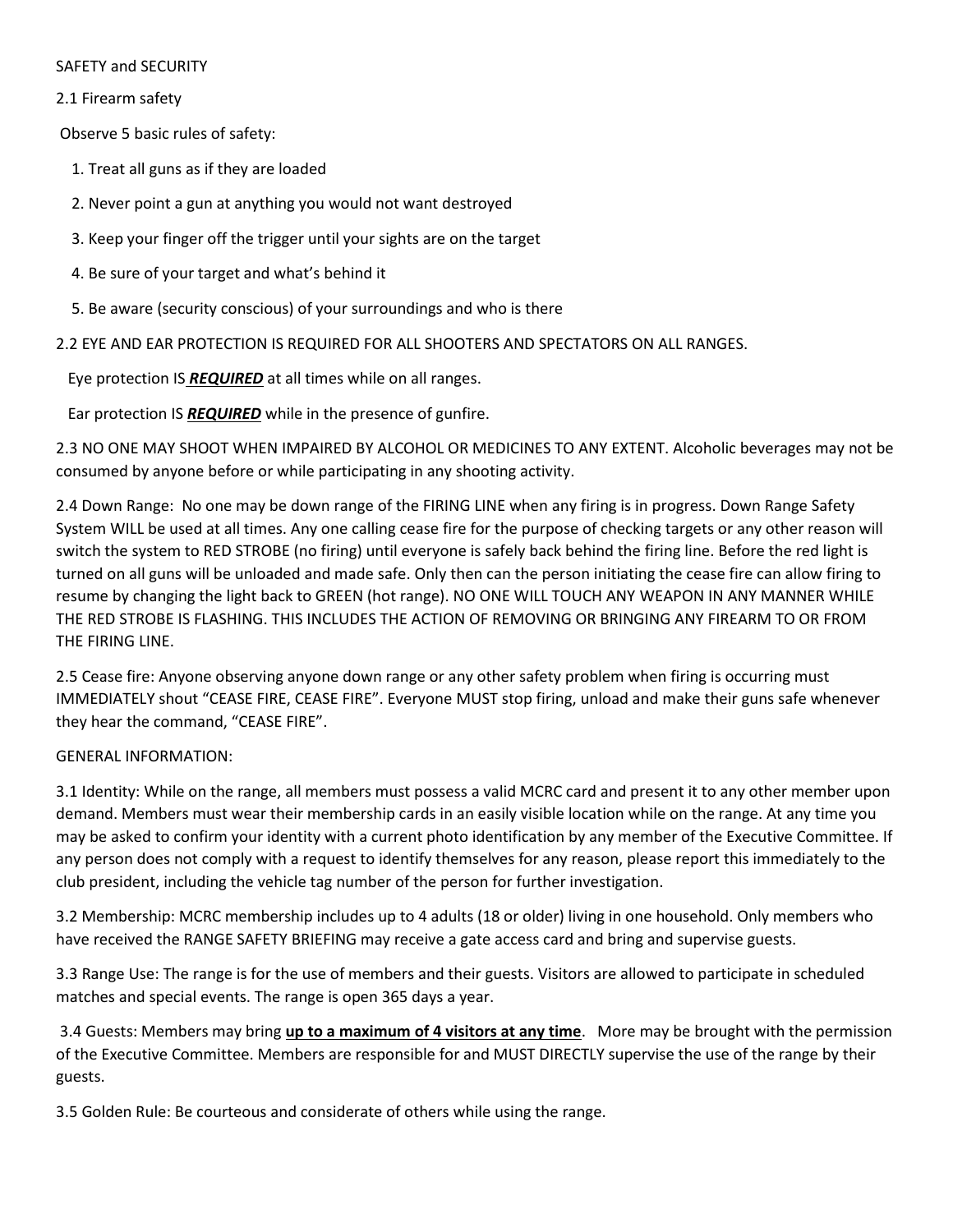3.6 Shooting Times: Shooting is allowed from 9 am to 1/2 hour (30 MIN) after legal SUNSET or 9 pm whichever is earlier. Shooting by artificial lights is not allowed. No shooting may occur before or after these times without permission of the Executive Committee.

3.7 Club Equipment: Club equipment such as barricades and props may be used only with the permission of the Match Directors. Other materials on the range is club equipment and must not be used. Use of cardboard and sticks in the shed is encouraged.

3.8 Vehicles: Vehicles will not be driven in the Shotgun Patterning, Rimfire, GP, or Silhouette bays. Vehicles are allowed to drive to the HATHCOCK 200 yard target area. You may drive into the PLINKING BAY, the PLATE BAY, and the COOPER PISTOL BAYS. Speed limit on the range is a MAXIMUM of 15 mph. CREATE NO DUST

3.9 Litter: Clean up your area. Remove all targets and stands you set up. Place all trash in receptacles in the bay or in the large dumpster in the parking lot. If you brought it with you, clean it up. If it was there when you got there, clean it up. Pick up all fired or dropped cases. Brass, steel, aluminum, and shotgun shells. Note: .22 rimfire cases do not need to be picked up but must be swept off the concrete pads.

3.10 Gate: Instructions for the gate must be strictly followed. Do not let other members in or out. Members MUST use their own card or code to access the range. On days when the gate is locked open (for matches or other reasons) it is strongly recommended that members use the key pad to log in. Guests will follow the member through the gate entering or leaving. Notify an officer IMMEDIATELY if you find the gate open on an empty range. Do not tamper with or try to force open the gate. You are responsible for any damage you cause. The gate does not register you in until 8:30 am. If you arrive before that time to assist with setup and plan to stay after the match, at some point after 8:30 you must log in. Members entering or leaving must allow the gate to close behind then before driving off to prevent unauthorized persons from entering the range.

3.11 Training classes: Any member using MCRC facilities for formal firearms training (not informally for friends or family) MUST obtain clearance from the club President at least 10 days prior to conducting such classes. Members must provide their own targets and frames

3.12 Juniors: All children (under the age of 18) must have a permission slip from their parents while shooting at the range

3.13 Specific rules: Specific range rules for different bays may be adopted or changed by the Executive Committee. Such SPECIFIC RANGE RULES will be published in the Club newsletter, posted on the web site, posted at the club entrance, and on the applicable bay. These rules will have the same force and effect as these GENERAL RANGE RULES. SPECIFIC RANGE RULES TAKE PRESIDENCE OVER GENERAL RANGE RULES.

3.14 Violations: (Reporting) Any member observing a violation of any RANGE RULE must: Kindly notify the offender of the violation and report the incident to a club officer including any vehicle tag number, name, or member identification number of offender to a club officer.

3.15 Violations: (Penalties) Violation of any range rule may subject the offender to immediate dismissal with no refund of dues paid or credits earned or suspension from the club at the discretion of the club President.

Any violation of a range rule may cause the offender to be sent home from the range for the day by a member of the Executive Committee. Further violations will result in the disciplinary actions stated above.

Any penalty decision of the President may be appealed by any member of the Executive Committee to the DISCLIPINARY COMMITTEE. The Executive Committee is made up of all club officers, match directors, and liaisons. All disciplinary actions will be handled in accordance with the club bylaws.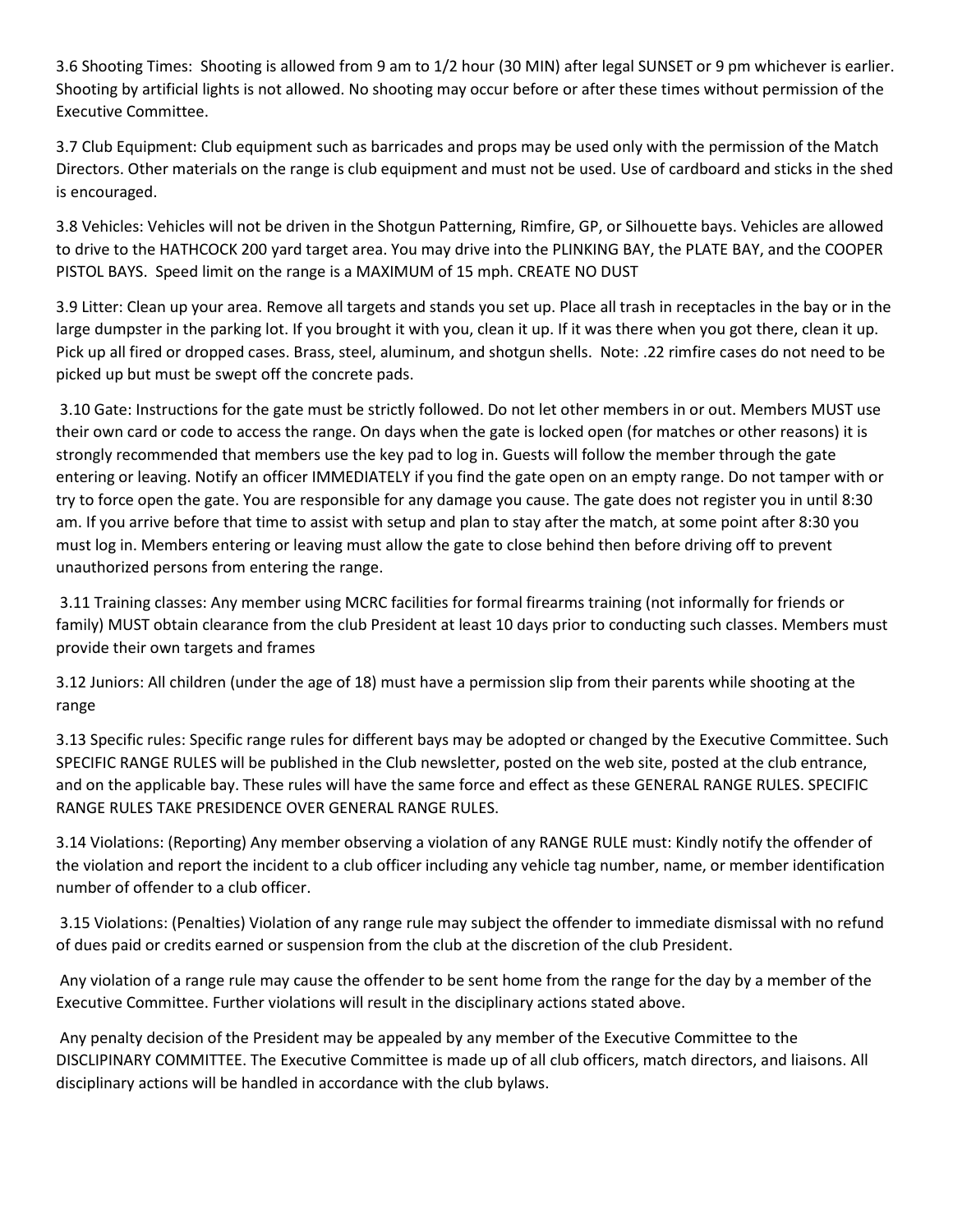#### BAY SPECIFIC RULES

#### SHOTGUN PATTERNING AREA

- 1. Shotguns only
- 2. Shot only- no slugs
- 3. 10 yd. minimum shooting distance
- 4 No shooting into the ground or side berms

5. Paper targets are to be placed on provided frame. Plastic bottles and clay pigeons may be placed on the berm to the right of the provided frame. Plastic bottles and paper targets must be removed.

6. No personal vehicles allowed in the bay

## RIMFIRE BAY

1. Paper, clay pigeons, and approved steel plinking targets only. Clay pigeons and steel plinking targets are to be placed on the berm at a height that will prevent bullets from hitting the ground.

- 2. All Rimfire rounds must impact the 50 yard berm
- 3. No shooting into the ground or side berms

4. Minimum Target Distance: Rimfire: 10 yards from the railroad ties. Air Rifle: 5 yards from the shooters location (bench or railroad ties)

5. FIRING LINE: firing line includes the concrete benches out to the railroad ties. Do not shoot from beyond the railroad ties.

6. Shooters may shoot from the tables & the grassy area at the same time as long as they maintain an adequate, mutually agreeable, separation between themselves.

7. No personal vehicles allowed in the bay.

## HATHCOCK RIFLE RANGE SPECIFIC RULES

1. FIRING LINE: The firing line includes the concrete shooting benches & the grassy area directly in front of the tables up to the railroad ties. Do not shoot from beyond the railroad ties.

2. Shooters may shoot from the tables & the grassy area at the same time as long as they maintain an adequate, mutually agreeable, separation between themselves.

3. SIDE BERMS may NOT be shot into. Only shoot directly down range.

4. AERIAL TARGETS may be shot on this range. AERIAL shooters must withdraw at the request of other shooter(s) who want to use the range in the normal manner. Shot must be directed DOWN RANGE & NOT in the direction of the side berms.

5. TARGETS must be high enough off the ground to ensure that all rounds will impact the proper berm. This is HARD to do, so be careful.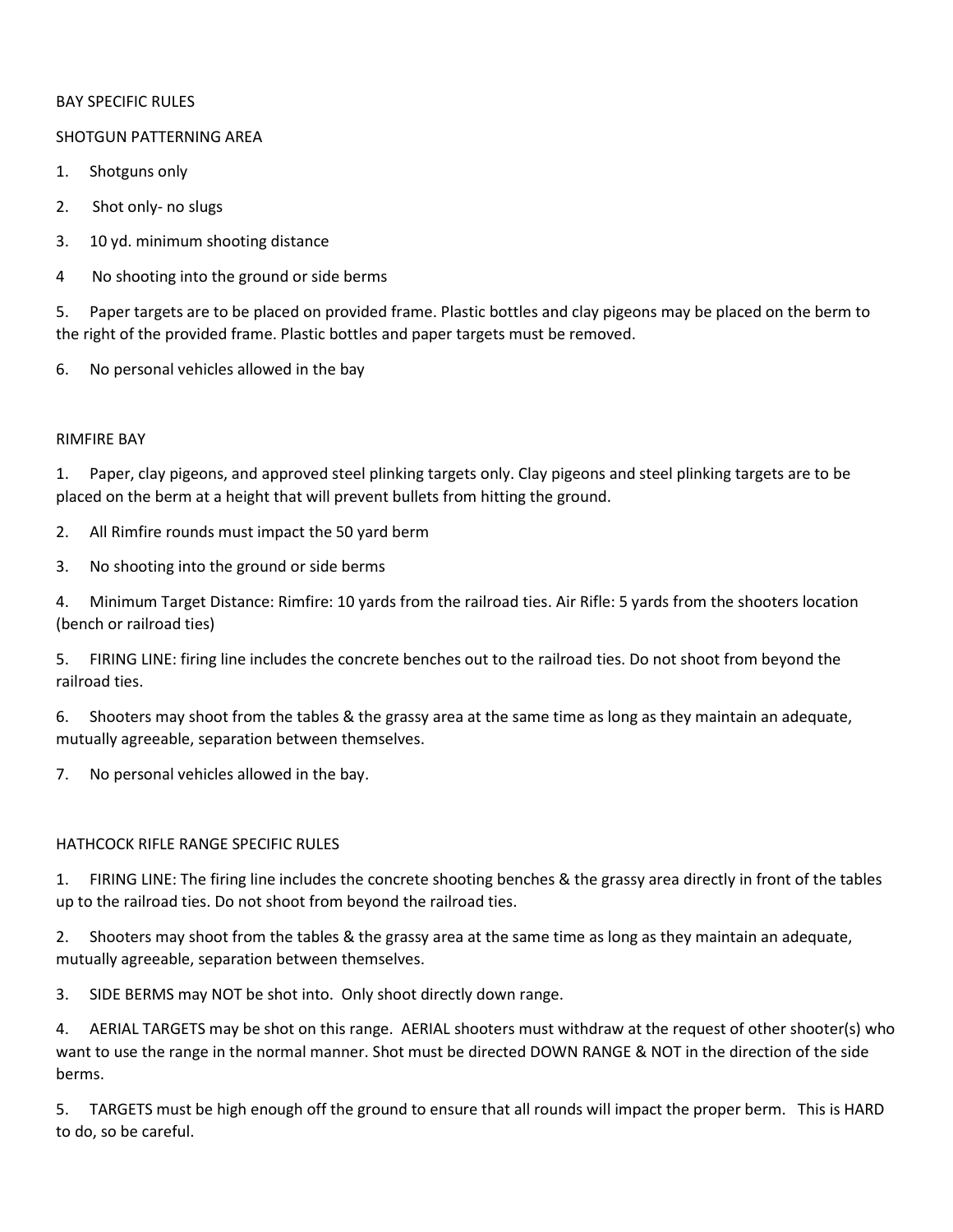- 6. Targets can only be placed 50, 100 and 200 yard lines. Rounds must hit their respective berms.
- 7. Drive only on the access road. SLOW. CREATE NO DUST.

## 2700 TOM POU PISTOL BAY SPECIFIC RULES

1. ONLY for bulls eye style (but not exclusively precision pistol style) target shooting with pistol, not rifle, caliber handguns. Handguns may NOT be drawn from holsters to shoot. NO RIFLE CALIBERS ALLOWED, NO SHOTGUN CARTRIDGES ALLOWED.

2. FIRING LINE: Shoot only from behind the tabletops in a STANDING position, or from a rest on the tabletop. Posts may be used to simulate barricades as in PPC style shooting.

3. Targets: Single bullseye target must be centered and stapled to a backer of cardboard or other appropriate material.

A. When shooting at a target on the 25 or 50 yard line, the target must be placed on frame materials supplied by the member. Either 1"x2"s or 2"x2"s can be used to hold the target and backer.

B. These frame materials must be placed in the 25 or 50 yard target frames

C. When shooting at a target on the 25 or 50 yard line, THE FRAME MATERIALS supplied by the member must be tall enough (a minimum of 42") to ensure that all rounds impact the 50 yd. berm. The backer must be attached to the frame material and the Single bullseye target attached to the backer. The proper height for the bullseye is a minimum of 57" from the ground.

- 4. NO targets are to be placed on the 25 yd. barrier. This barrier is for protection of the mechanical systems.
- 5. NO shooting into either the side berms or the 25 yard barrier.
- 6. NO rifles or shotguns allowed in this bay

## GENERAL PURPOSE BAY SPECIFIC RULES

The GP bay is First Come First Serve. On the GP bay if there is only one member or one member and his /her party using the bay, it is permissible to go forward of the firing line to shoot. The RED light will be on. If the member who has the bay wants to allow another member to use the bay with him/her the bay will be the same as other covered bays and there will be no shooting while the RED light is on. Refer to the DOWN RANGE WARNING SYTEM explanation posted on all covered bays.

1. FIRING LINE: Covered Area. In front of the covered area is down range.

2. No shooting into the ground or side berms.

3. TARGETS must be high enough off the ground to ensure that all rounds will impact the 50 yd berm. This is HARD to do, so be careful.

4. AERIAL shooting, only at clay pigeons, is allowed on this range. Shot must be directed DOWN RANGE & NOT in the direction of the side berms.

- 5. Targets must be places at least 25 yds. from the covered area of the bay.
- 6. NO personal vehicles allowed in the GP bay.
- 7 . Rapid or full auto fire is allowed within 20 yds. of the back berm.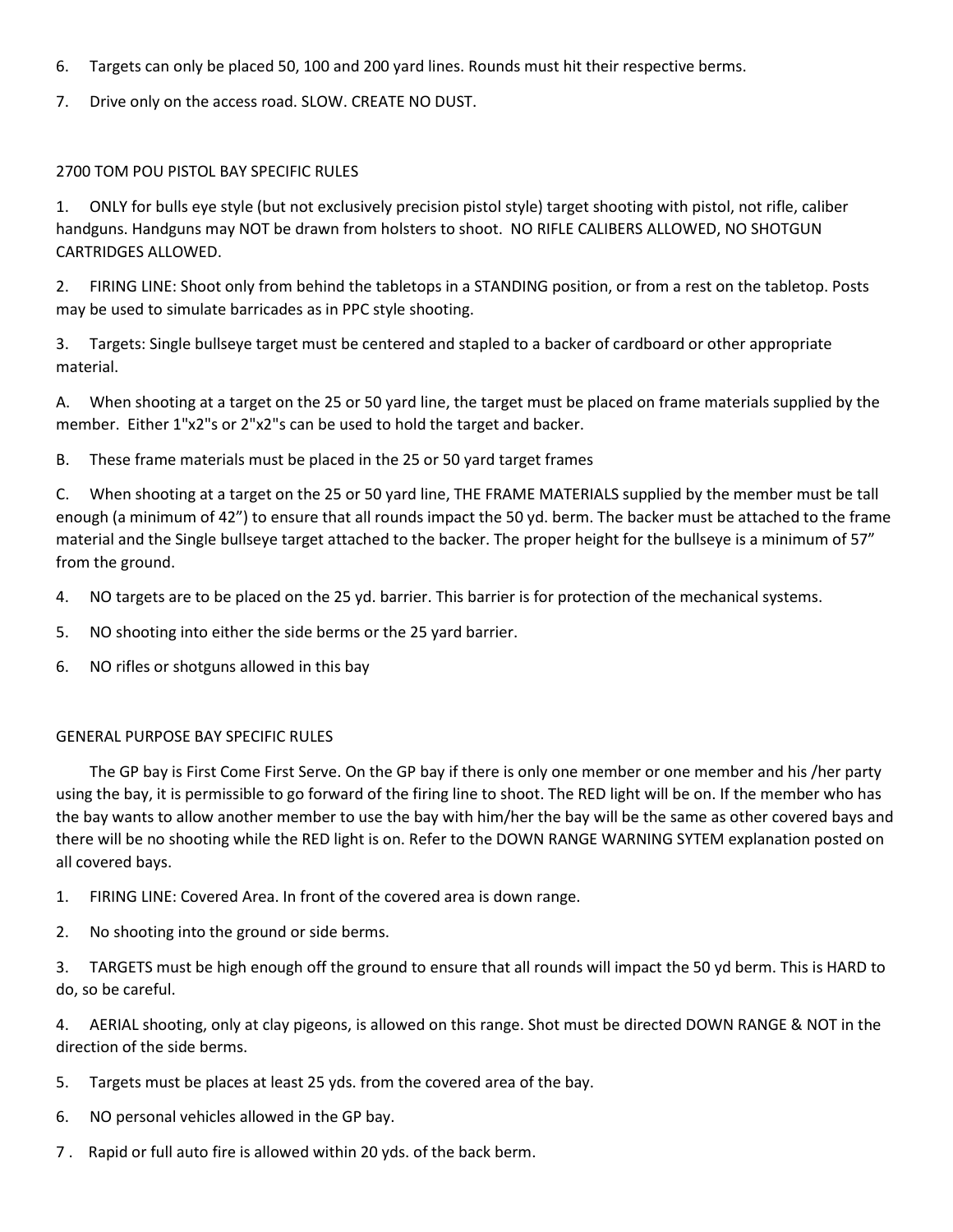#### PLINKING BAY SPECIFIC RULES

- 1. SIDE BERMS may be shot into. Except rapid or full auto fire.
- 2. NO AERIAL shooting is allowed.

3. NO Firing from past the side berms. The shooter must have side berms on the 180-degree plane to his left & right. At no time will the shooter fire past the 180-degree plane.

- 4. Rapid or full auto fire is allowed within 20 yds. of the back berm.
- 5. DRIVING downrange is allowed.

## PLATE MACHINE SPECIFIC RULE

- 1. Handguns only. No rifles, pistol caliber carbines, AK or AR type pistols, no firearms with an kind of stock or arm brace
- 2. NO handguns more powerful than 44 magnums.
- 3. NO shooting any closer than 15 yards. The 15-yard line is the pole.
- 4. Eye & ear protection is required by shooters & spectators at all times.
- 5. NO Firing from past the side berms. The shooter must have side berms on the 180-degree plane to his left & right.
- 6. NO other targets can be set up or shot at in this bay.

7. Accepted calibers are: .17M2, .17HMR, .22 Short, .22 Long, .22 Long Rifle, .22 Winchester Magnum Rimfire, .22 Remington Jet, 5.7 x 28 FN, .25 ACP / 6.35 Browning, .25 NAA, .256 Winchester Magnum, .30 Mauser, 7.62 x 25 Tokarev, .32 ACP / 7.65 Browning, .32 NAA, .32 Smith & Wesson, .32 Short Colt, .32 S&W Long / .32 Colt New Police, .32 H&R Magnum, .327 Federal, .32-20 Winchester, 7.65 French Long / 7.65 MAS, 8mm Nambu, .380 Auto (9mm Kurz), 9mm Luger (Parabellum), 9mm Browning Long, 9mm Ultra, 9 x 21, 9 x 23 Winchester, 9 x 23 Largo (Bergmann/Bayard), 9 x 25 Mauser, 9 x 25 Dillon, 9mm FAR, 9mm Winchester Magnum, 9x18 Makarov, .38 Super, .38 Short Colt, .38 Long Colt, .38 S&W / .38 Colt New Police, .38 Special, .357 Auto Mag, .357 Magnum, .357 Sig, .40 Smith & Wesson, .40 Super, .400 Corbon, 10 MM Auto, .38-40 Winchester, .41 Action Express, .41 Remington Magnum, .44-40 Winchester, .44 Auto Mag, .44 Russian, .44 Special, .44 Remington Magnum, .44 S&W American, .45 Schofield, .45 ACP, .45 Auto Rim, .45 GAP, .45 Super, .45 Colt, .460 Rowland, .455 Webley Mark II,

## SILHOUETTE BAY SPECIFIC RULES

1. SIDE BERMS may NOT be shot into.

2. AERIAL shooting, only at clay pigeons, is allowed. Shots must be down range and not in the direction of the side berms. Aerial shooters must yield to rifle/pistol shooters.

3. NO personal vehicles are allowed in the Silhouette Bay or on the ramp leading to the bay. Shooters must enter the bay by walking the ramp, or the steps at the rear of the bay.

4. FIRING LINE: Concrete pad the out to the railroad ties. Do not shoot from in front of the railroad ties.

5. TARGETS will be setup against the 25, 40, 60, 75 & 100 yard berms such that all bullets will impact the berm (dirt backstop). Targets place at the 50 yd rail must be placed so that bullets impact the 60 yd berm.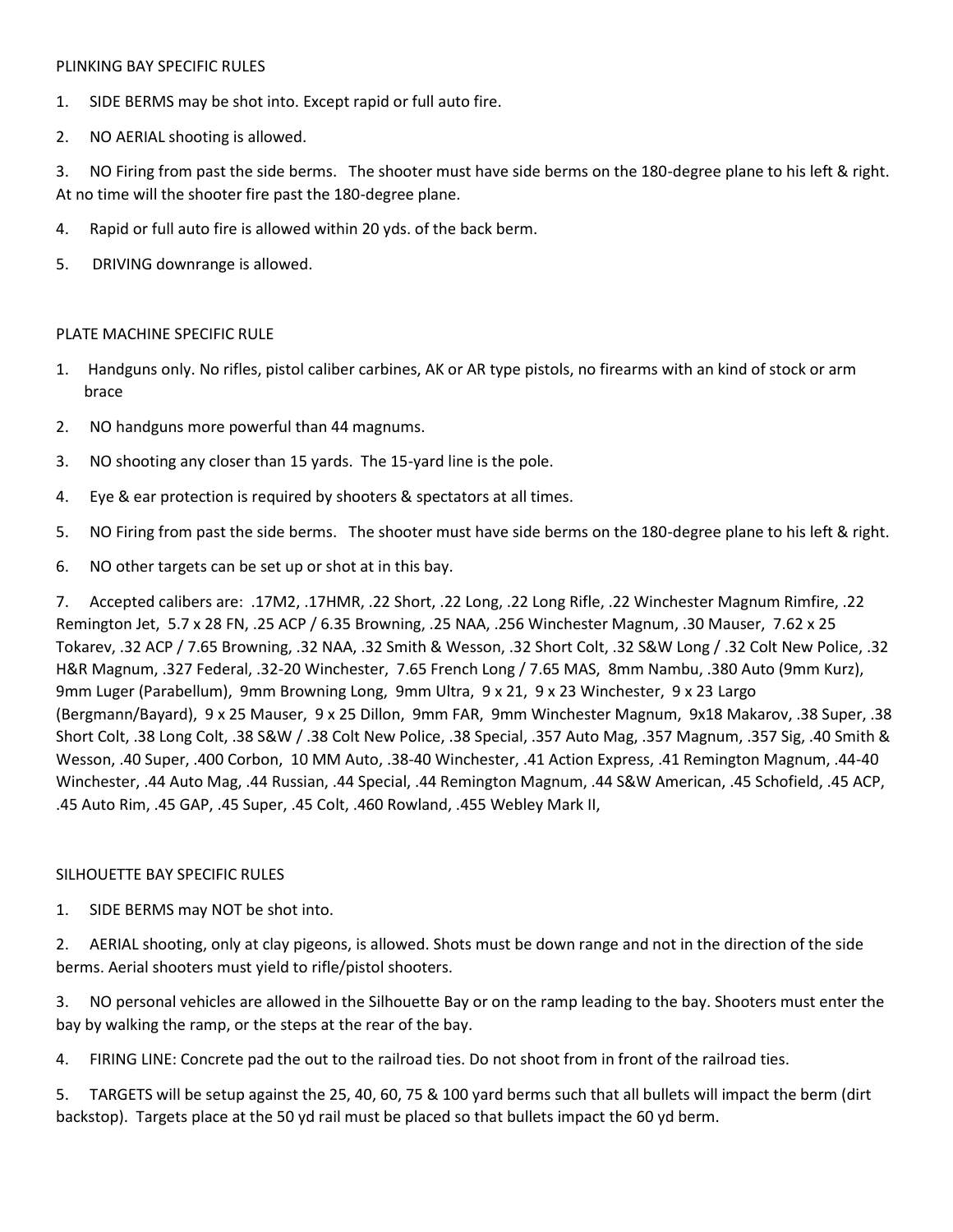6. NOTE! These berms are lower than normal and extreme care must be taken to prevent clipping the top of the berm. The dirt in front of the silhouette equipment and 50 yd. rail is not a berm.

# QUALIFICATION BAY SPECIFIC RULES

1. The primary purpose of the qualification bay is the instruction of groups and CWP qualification.

2. Use of the qualification bay is by reservation only.

3. Reservations to use the bay for formal instruction and/or CWP qualification may be made only by firearms instructors who have the current, applicable certification and are current members of MCRC. Instructors must submit copies of current, applicable certification documents and proof of insurance as required by the club to the club president and keep the documentation updated with the president. The bay may be reserved by any member for informal instruction or other use; however, such reservations may be canceled by the club president in preference to formal instruction or CWP qualification.

4. All instructors who instruct in the bay must be current MCRC members.

5. Reservations may be made for any of these sessions: 9:00 a.m. to 11:00 a.m., 11:00 a.m. to 1:00 p.m., 1:00 p.m. to 3:00 p.m., or 3:00 p.m. to 5:00 p.m. When Daylight Savings Time is in effect AND OFFICIAL SUNSET IS LATER THAN 6:15 P.M., an additional session of 5:00 p.m. to 7:00 p.m. will be available. ON OCCASION, when Daylight Savings Time is in effect, a session of 7:00 p.m. to closing may be available. This will be determined by the club president at the time the reservation is requested. Consecutive sessions may be reserved for larger classes or classes requiring more time as needed.

6. Reservations will be made through the club president. Reservations will be accepted on a first-come basis. Reservations may be made no more than 90 in advance unless approved by the club at a club business meeting. Reservations should be canceled as soon as possible when the person who made the reservation learns that the bay will not be needed. Those who reserve the bay should make every effort to avoid reserving the bay for a session and then canceling or not using the bay for its reserved purpose. Those who repeatedly reserve the bay and then cancel or do not use the bay may have their reservation privileges suspended by the club president.

7. The bay may be reserved for special events as approved by the club at a club business meeting.

8. Persons reserving the bay are encouraged to cooperate and work together as much as possible.

9. There is a range use fee of \$5 per student/shooter per session for any training.

10. Those giving firearms instruction (free or not) must give membership information (how to join) for MCRC to all students.

11. NO RIFLES are allowed on this bay

# JEFF COOPER PISTOL BAY SPECIFIC RULES

1. Bays 1-5, Left and right and rear berms may be shot into. NO Firing from past the side berms.

Bay 6, Left and rear berms may be shot into. Member should line up with the right side of the bay as to not point toward the property line

2. NO AERIAL shooting is allowed.